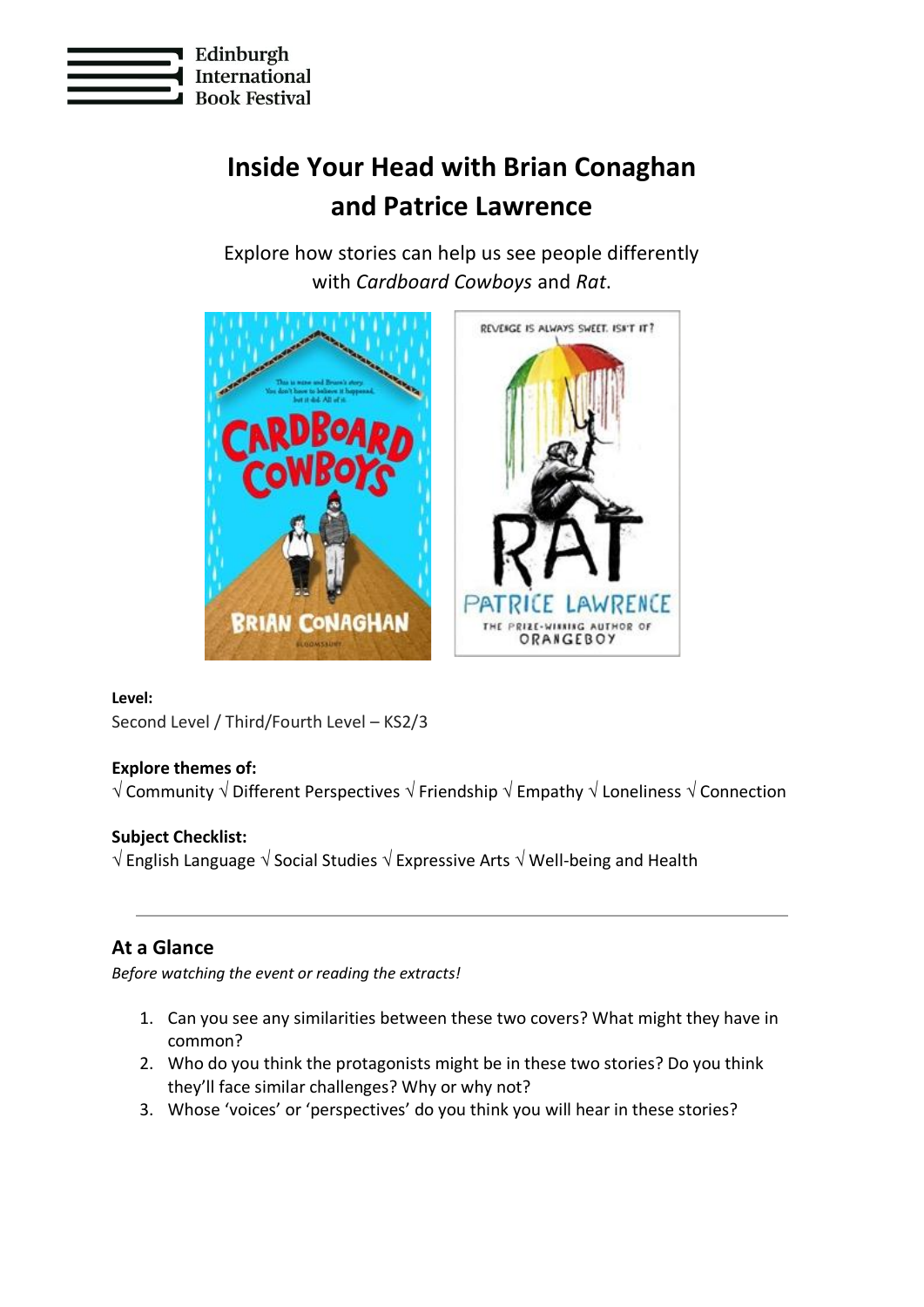

#### **Book Cover Activity: Inner Monologues**

Consider how these covers explore the idea of characters being 'inside their own heads'. Do you think they present lonely characters, or do they also explore the theme of connection and friendship?

Look at the characters on the front cover of each book and consider what they are thinking and feeling. Choose one and write down their inner monologue in a speech bubble. Then have a go at performing your monologues with your classmates.

#### **Read the Extracts**

*Taken from pages 1–8 of 'Cardboard Cowboys' and pages 1–3 of 'Rat'*

#### **Discussion Questions**

1. Why do you think *Cardboard Cowboys* and *Rat* have both been written from the first person perspective?

- 2. Do you have empathy for the narrator, Lenny, in the first chapter? Why or why not?
- 3. How does Lenny feel about school? Why?
- 4. What does Lenny's haiku on page 5 reveal about his character and his feelings?
- 5. What is the significance of the bench for Lenny?
- 6. Why is the opening of *Rat* impactful? *'I'm hungry. Really hungry.'*
- 7. Al doesn't want to go in the kitchen, why? List at least two reasons.

8. What do you learn about Al and his situation in the first three pages? How does he feel about his situation?

9. Why does Al like rats? What is significant about this?

10. Can you see any similarities between the two openings by Brian Conaghan and Patrice Lawrence?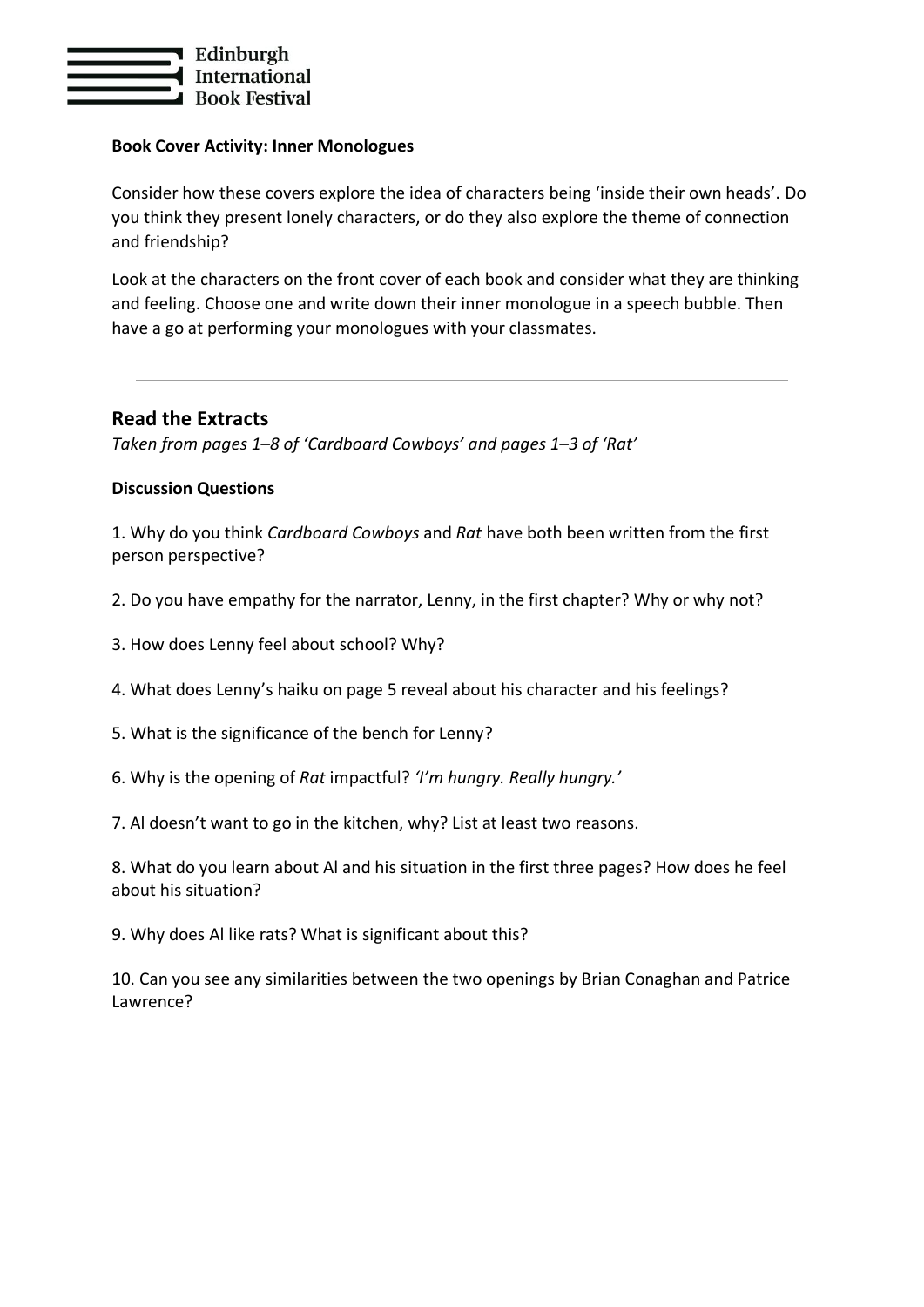



# **Get to Know the Authors and the Books!**

#### **Activity 1: Exploring Loneliness**

*Both of these stories explore the idea of being isolated or lonely and feeling disconnected from others.*

- In *Cardboard Cowboys* and *Rat*, the main characters face feelings of isolation due to their circumstances or the way they are treated by others. Can you find examples of this in both extracts?
- For the characters involved, write down their thoughts and feelings in these moments. How do they react? Consider the people that surround each character; how do they make the feelings of isolation worse? As an extension, consider how those other characters feel – what are their motivating fears and anxieties?
- For each character, make a list of their coping mechanisms. For example, for Lenny you might include the bench, or an example of his poetry.
- Then, take a moment for yourself to think about times you have felt lonely or disconnected from the world. What did you do to cope with this feeling? Do you have a place (like Lenny's bench), a pet (like Al's rats) or an activity that helps you? Write your own haiku to explore the theme of disconnection.
- Discuss the statement below together do you think it is true or false?

# It is never possible to truly connect with another person, we all live inside our own heads.

#### **Activity 2: Difficult Circumstances**

*'Cardboard Cowboys' and 'Rat' tell the stories of people with difficult circumstances. Reflect on why it is important to tell these stories.*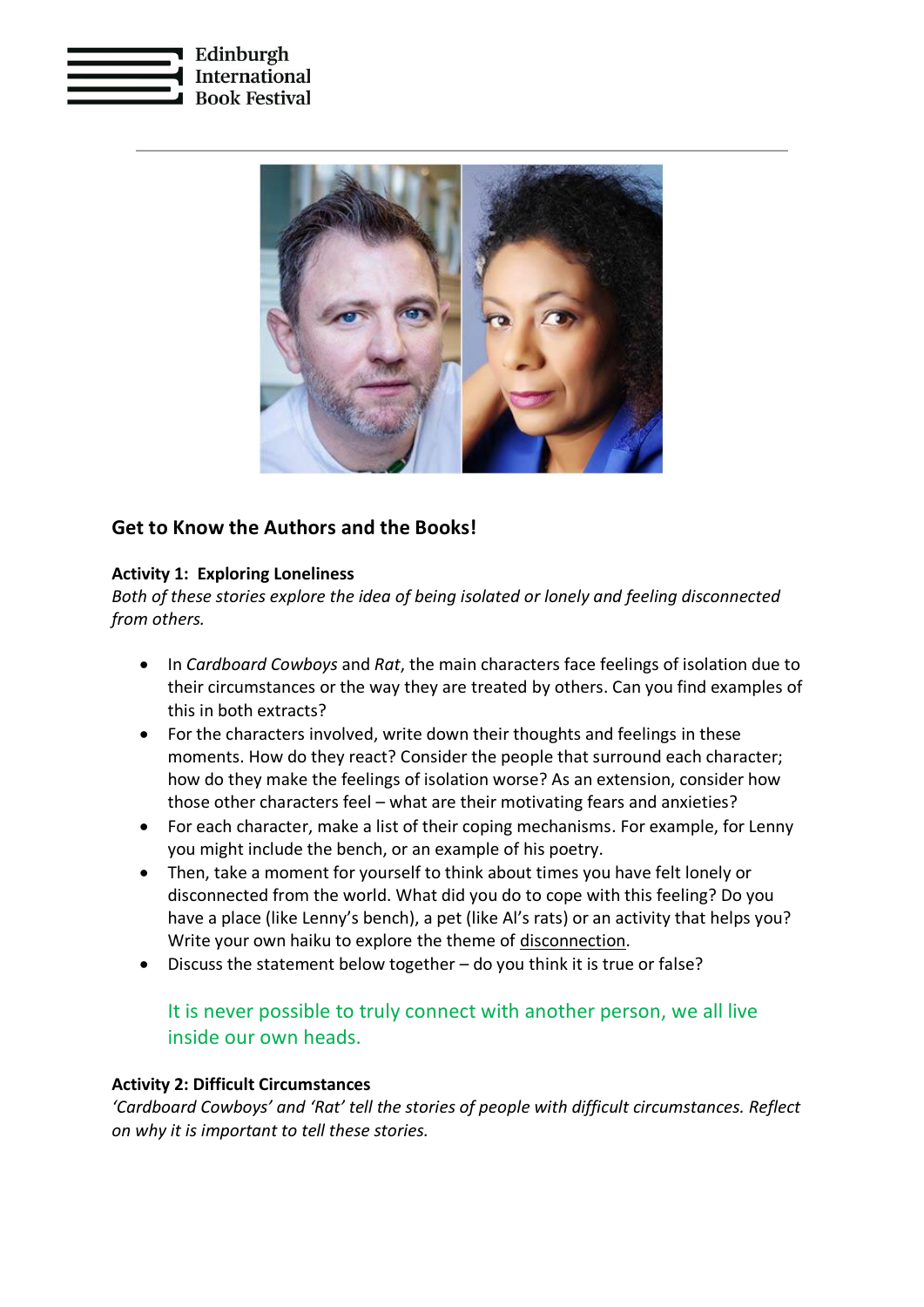

- What challenges do you read about in these two books? What challenges do Lenny and Al face or come up against? Who do they meet?
- Consider the themes below, how are they explored in *Cardboard Cowboys* and *Rat?*  Why do you think are they important to the authors?
	- o *Homelessness*
	- o *Difficult Home Life*
	- o *Bullying*
	- o *Prison*
	- o *Poverty*
- Do you know of anyone who has faced difficulties in their life, or can you think of a difficult circumstance that you have experienced or encountered? Make some notes about it or discuss it with a classmate.
- Imagine what a single day is like for a person facing one of the difficult circumstances or challenges listed above. Write a diary entry in role as that person. When you have finished, reflect on how this activity made you feel. Why is it important to read and write about the experiences of everyone in society, no matter their story?

## **Your Turn: Develop Your Community Spirit**

#### **Activity 1: Showing Empathy for Different People in Your Community**

*These two books explore the idea of empathy or overcoming barriers to truly see the experiences of others. Is this an important thing to do? Why?*

- Define the word 'community'. What does it mean to you? Why is it important? Create a collage to show your ideas.
- Think about your local or school community, not just the people you speak to every day, but also those who you speak to less. How many people make up your community? How many of their names do you know / not know?
- Make it your mission to find out the names of all of the people in your community who you don't know. What would it be like to walk in their shoes for a day?
- Create a 'Community Map' or similar to show the different people in your local or school community.
- How can you make sure that you show empathy and compassion towards everyone in the community? How can you ensure that everyone in the community feels that they are valued, respected, and listened to? Note down some ideas.
- Then, write two reflections, the first being about a time someone showed you empathy. What happened and why were you in need? What did the person do or say to show you empathy? Why was this important to you at the time?
- Write your second reflection about a time you showed someone else empathy. Consider: was it towards someone you knew or a stranger? What event(s) had occurred and how do you think they were feeling at the time? What did you do or say to support and reassure them? What did you learn from this experience? How did you feel afterwards?